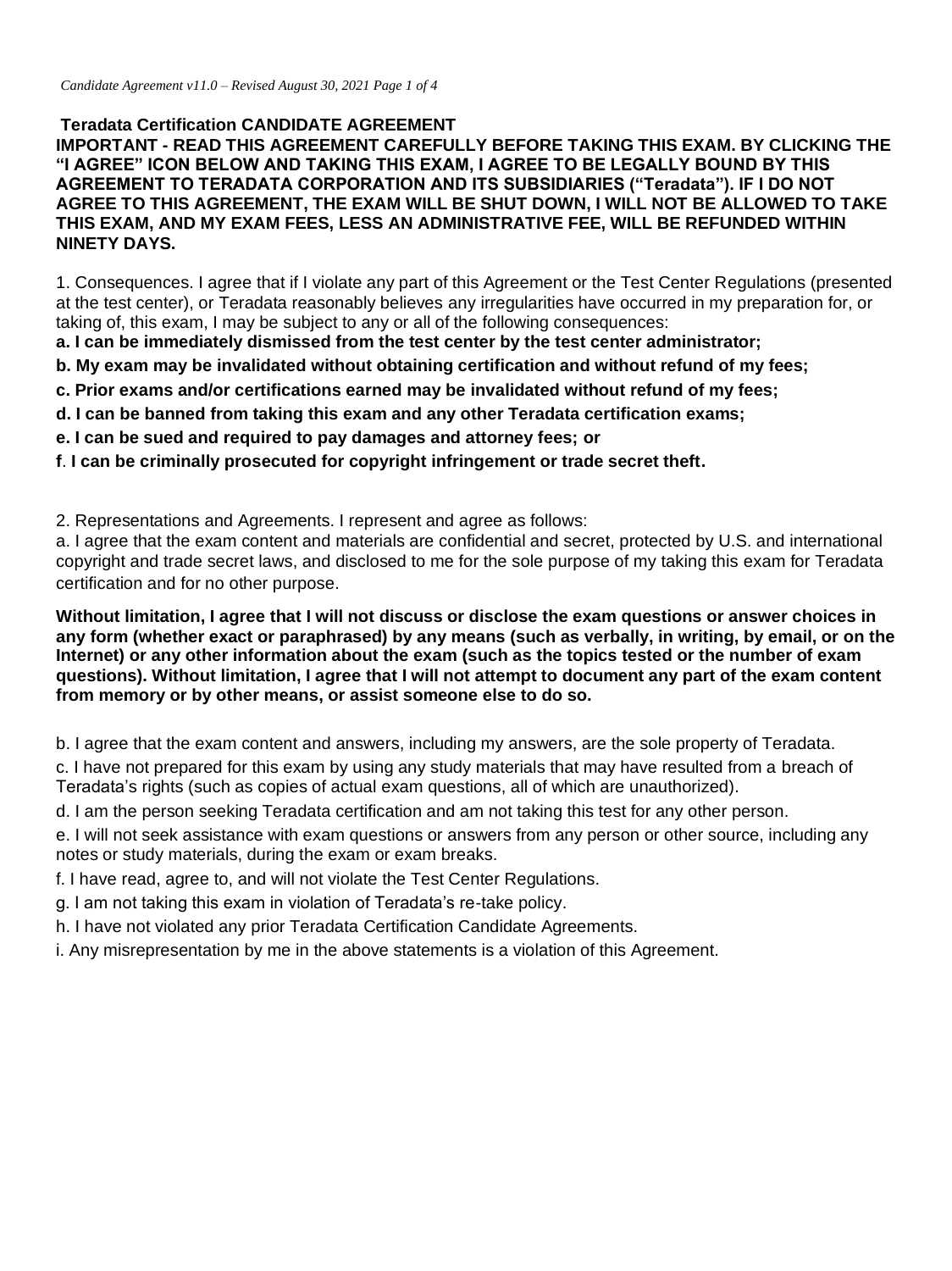3. Disclaimer, Limitations of Liability. **TERADATA MAKES, AND YOU RECEIVE, NO WARRANTIES OR CONDITIONS OF ANY KIND, EXPRESS, IMPLIED OR STATUTORY, RELATED TO OR ARISING IN ANY WAY OUT OF THIS AGREEMENT. TERADATA SPECIFICALLY DISCLAIMS ANY IMPLIED WARRANTY FOR MERCHANTABILITY, FITNESS FOR A PARTICULAR PURPOSE AND NONINFRINGEMENT. IN NO EVENT SHALL TERADATA BE LIABLE FOR INDIRECT, CONSEQUENTIAL OR INCIDENTAL DAMAGES (INCLUDING DAMAGES FOR LOSS OF REVENUE) ARISING OUT OF THIS AGREEMENT OR INCURRED BY YOU, WHETHER IN AN ACTION IN CONTRACT OR TORT, EVEN IF TERADATA HAS BEEN ADVISED OF THE POSSIBILITY OF SUCH DAMAGES. TERADATA'S LIABILITY FOR DAMAGES HEREUNDER SHALL IN NO EVENT EXCEED THE AMOUNT OF FEES ACTUALLY PAID TO TERADATA UNDER THIS AGREEMENT. THIS SECTION REPRESENTS YOUR EXCLUSIVE REMEDY AND TERADATA'S ENTIRE LIABILITY UNDER THIS AGREEMENT. THIS SECTION DOES NOT APPLY TO THE EXTENT PROHIBITED BY APPLICABLE MANDATORY LAWS WHICH CANNOT BE WAIVED BY CONTRACT.**

4. Intellectual Property and Confidentiality. The exam content and materials are the sole property of Teradata, protected by U.S. and international copyright and trade secret law. All rights are reserved. Your use of the exam content and materials is limited to you taking this exam for certification by Teradata and for no other purpose. You may not reproduce, distribute, publicly display, publicly perform, or create derivative works of the exam materials. You may not disclose the exam content or materials to anyone.

5. Certification Title and Logo Use. "Certification Compliance" refers to your successful completion of the applicable certification exams and any other requirements determined by Teradata from time to time to obtain and maintain the applicable certification, as well as your continued compliance with this Agreement and all your other Teradata Certification Candidate agreements. Subject to your obtaining and maintaining Certification Compliance, Teradata will grant you a personal, non-exclusive, non-transferable right to use the applicable certification title ("Certification Title") and the applicable Teradata Certification logo associated by Teradata with the Certification Compliance and provided to you by Teradata by written notice ("Teradata Certification Logo"). You may only use a Certification Title and Teradata Certification Logo on your resumes and business cards to promote your experience and qualifications related to your use of the applicable Teradata technology. You agree you will not use a Certification Title or Teradata Certification Logo for any other purpose. The period during which you may use the Certification Title and Teradata Certification Logo (the "Certification Term") commences on your receipt of written notice from Teradata of your successful completion of the applicable certification requirements and shall continue unless you fail to maintain Certification Compliance or Teradata otherwise terminates the Certification Term. You agree that you will not use any Certification Title or Teradata Certification Logo until Teradata has provided you with written notice of Certification Compliance for that Certification Title and Teradata Certification Logo. Upon expiration or termination of the Certification Term, you may no longer use the Certification Title or Teradata Certification Logo. You agree that Teradata has the right to change the requirements associated with obtaining or maintaining Teradata Certification at any time. You are granted no other right, title, or license to the Teradata Certification Logo or to any other Teradata trademarks or logos. Teradata may, but is not required to, publicize your name and likeness in connection with your Certification Title on www.Teradata.com and in other publications. You grant to Teradata and its assigns all rights and permissions necessary for such publicity, including the use of your name and likeness, without any compensation to you.

6. Additional Logo Provisions. You agree not to use the Teradata Certification Logo in any manner that Teradata, in its sole judgment, deems to: (a) be in poor taste; (b) diminish or otherwise damage Teradata's reputation or its goodwill in the Teradata Certification Logo; (c) misrepresent your relationship with Teradata; or (d) be unlawful. You agree you will only use the Teradata Certification Logo in strict compliance with the Teradata Certification Logo Usage Guidelines referenced in your written notice of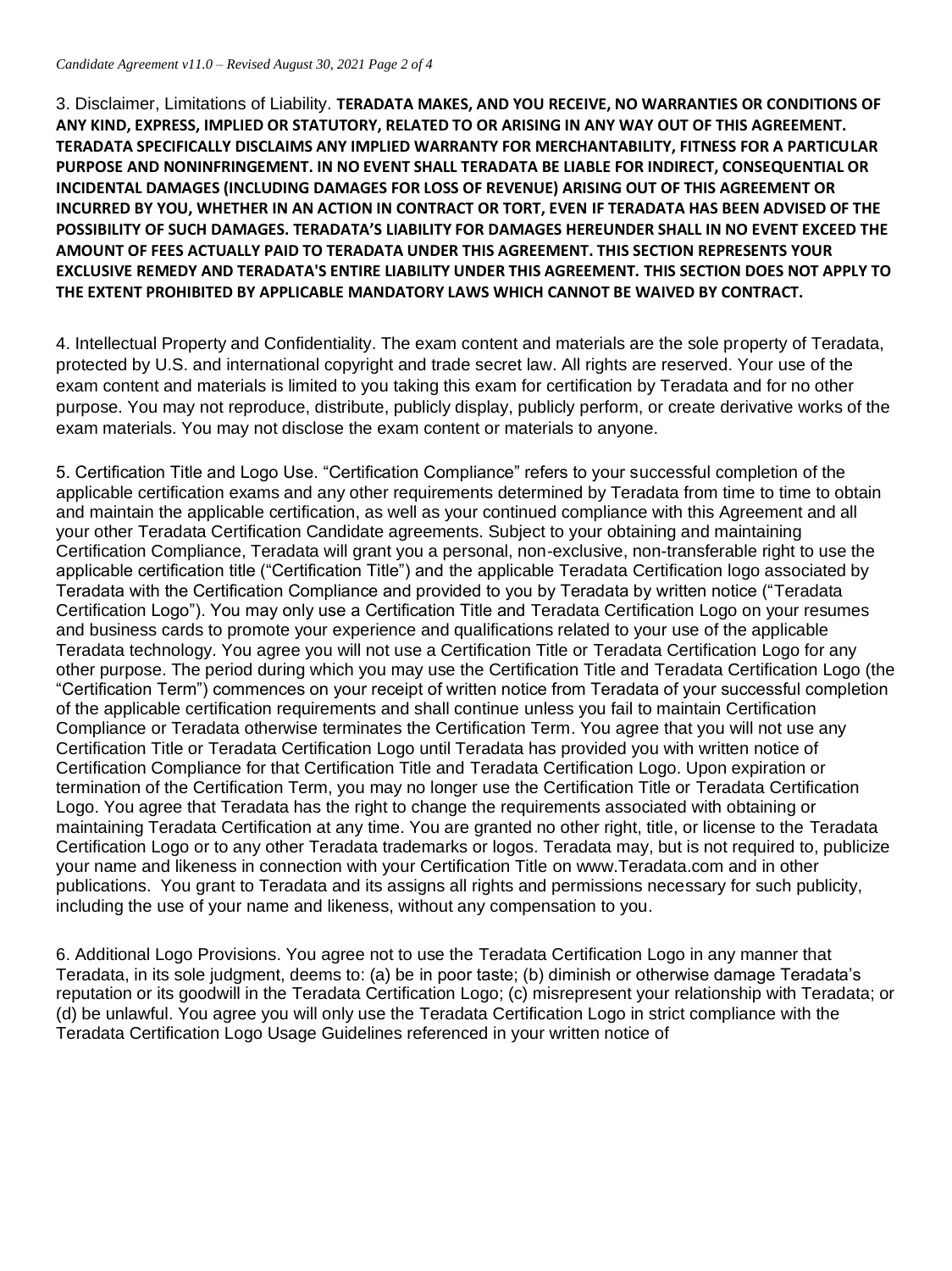Certification Compliance, and you will only use the Teradata Certification Logo artwork supplied by Teradata. When requested by Teradata, you will supply to Teradata, at your expense, a representative copy of any of your resumes and business cards that bear the Teradata Certification Logo. You acknowledge the value of the goodwill associated with the Teradata Certification Logo and the "TERADATA" trademark, and acknowledge that such goodwill exclusively inures to the benefit of, and belongs to, Teradata. You agree to assist Teradata, to the reasonable extent necessary, to protect, or to obtain protection for, any of Teradata's rights to the Teradata Certification Logo. You agree not to interfere with or bring any kind of action or legal or administrative proceeding in relation to the rights and title of Teradata in or to the Teradata Certification Logo. You agree not to use the Teradata Certification Logo except as specifically authorized under this Agreement, not to file any application to register, in any class and in any country, any trademark or service mark for the Teradata Certification Logo or any other mark confusingly similar to the Teradata Certification Logo, and not to use Teradata trademarks or potentially confusing variations of Teradata trademarks as part of your company name, product names, or service names.

7. Quality. You agree that the services you provide in relation to the Teradata technology for which you have received certification shall be of the highest quality and integrity, and shall meet Teradata's quality standards as determined by Teradata in its sole judgment.

8. Privacy. You agree to the transmission and use of your exam results and the personal information you provide (including digital signature and photograph) for purposes in participating in the Teradata Certification ("Personal Information") as set forth herein. The test delivery provider, including its supporting vendors, (collectively the "Test Provider") gathers your Personal Information. From your registration and testing site, your Personal Information is transmitted electronically by this Test Provider to a central certification database, which may be located in a different country than the country where the exam is being conducted. The Test Provider will then also transmit your Personal Information electronically to Teradata and, possibly other supporting vendors. Any electronic communications will be sent via reasonably secure means. Worldwide Teradata personnel and, the Test Provider have controlled access to your Personal Information. Your Personal Information will be used to process your certification. Your Personal Information may also be used by Teradata and other companies with which Teradata has a business relationship concerning testing and certification for subsequent marketing communications. You can withdraw your consent at any time.

9. Termination. Teradata may terminate this Agreement, without cause, effective thirty (30) days after notice of termination to you. This Agreement will terminate immediately and automatically, without notice of any kind, if you violate or breach this Agreement. The Certification Term, along with any rights for you to use any Certification Title or Teradata Certification Logo, and Section 7 (Quality) shall terminate upon any termination or expiration of this Agreement. All other provisions of this Agreement survive any termination or expiration of this Agreement.

10. No Relationship. This Agreement shall not create a joint venture, partnership, principal-agent, employeremployee, or other relationship between you and Teradata. You have no right to make any representation, warranty, or promise on behalf of Teradata under this Agreement. Unless permitted by other written agreement with Teradata, you will not make any representation, warranty, or promise on behalf of Teradata or represent yourself as a joint venture, partner, agent, employee, consultant, contractor or legal representative of Teradata.